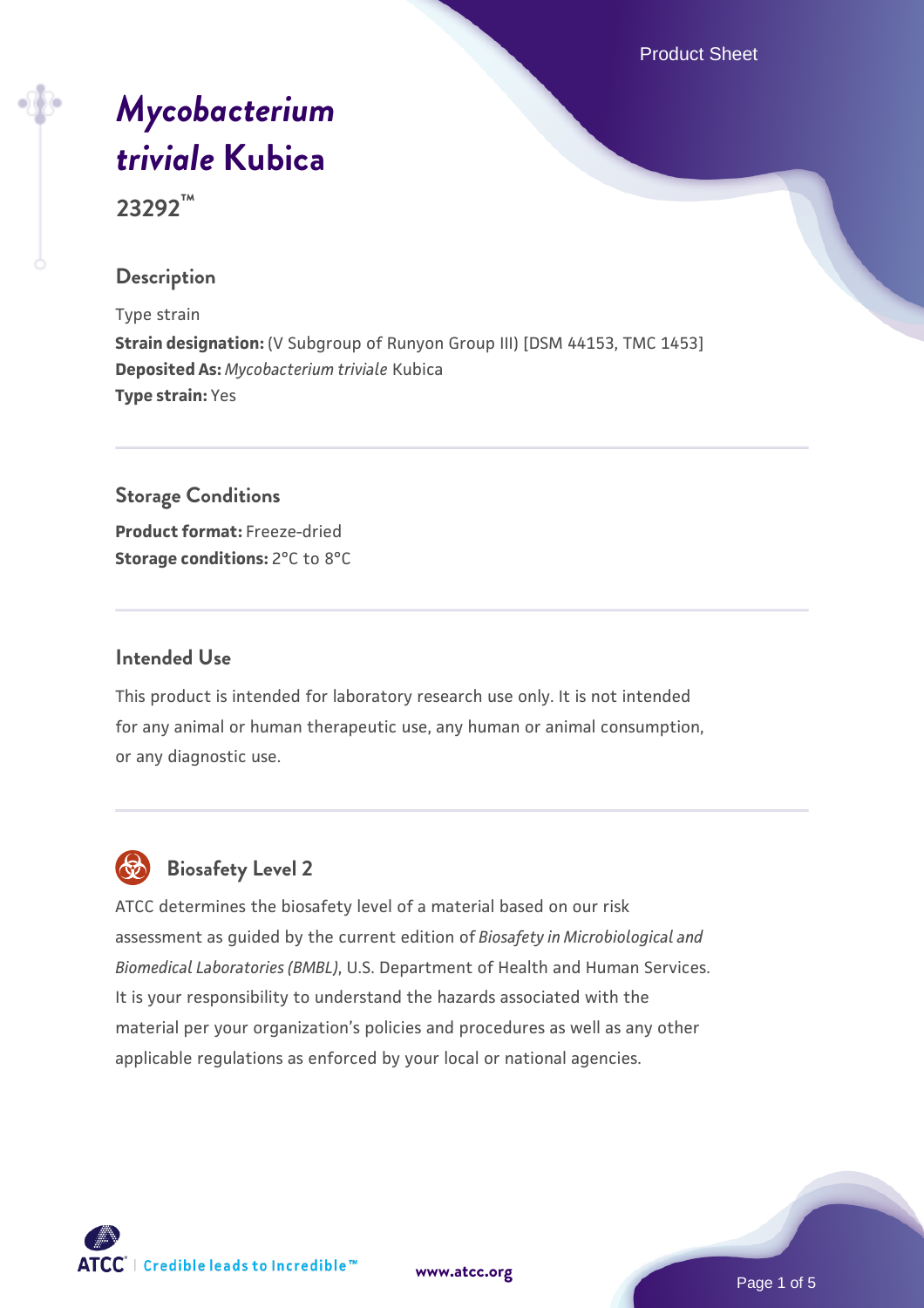## *[Mycobacterium triviale](https://www.atcc.org/products/23292)* [Kubica](https://www.atcc.org/products/23292) **Product Sheet** Product Sheet **23292**

ATCC highly recommends that appropriate personal protective equipment is always used when handling vials. For cultures that require storage in liquid nitrogen, it is important to note that some vials may leak when submersed in liquid nitrogen and will slowly fill with liquid nitrogen. Upon thawing, the conversion of the liquid nitrogen back to its gas phase may result in the vial exploding or blowing off its cap with dangerous force creating flying debris. Unless necessary, ATCC recommends that these cultures be stored in the vapor phase of liquid nitrogen rather than submersed in liquid nitrogen.

# **Certificate of Analysis**

For batch-specific test results, refer to the applicable certificate of analysis that can be found at www.atcc.org.

# **Growth Conditions**

**Medium:**  [ATCC Medium 1395: Middlebrook 7H9 broth with ADC enrichment](https://www.atcc.org/-/media/product-assets/documents/microbial-media-formulations/1/3/9/5/atcc-medium-1395.pdf?rev=83f84c8c9e994a71a2edb0458ff02218) [ATCC Medium 0173: Middlebrook 7H10 Agar w/ OADC](https://www.atcc.org/-/media/product-assets/documents/microbial-media-formulations/0/1/7/3/atcc-medium-0173.pdf?rev=2fcd87d0ebaf471d8aa6aba3758ef39f) **Temperature:** 37°C **Atmosphere:** Aerobic

#### **Handling Procedures**

- 1. Open vial according to enclosed instructions or visit www.atcc.org for instructions.
- 2. Rehydrate the entire pellet with approximately 0.5 mL of #1395 broth. Aseptically transfer the entire contents to a 5-6 mL tube of #1395 broth. Additional test tubes can be inoculated by transferring 0.5 mL of

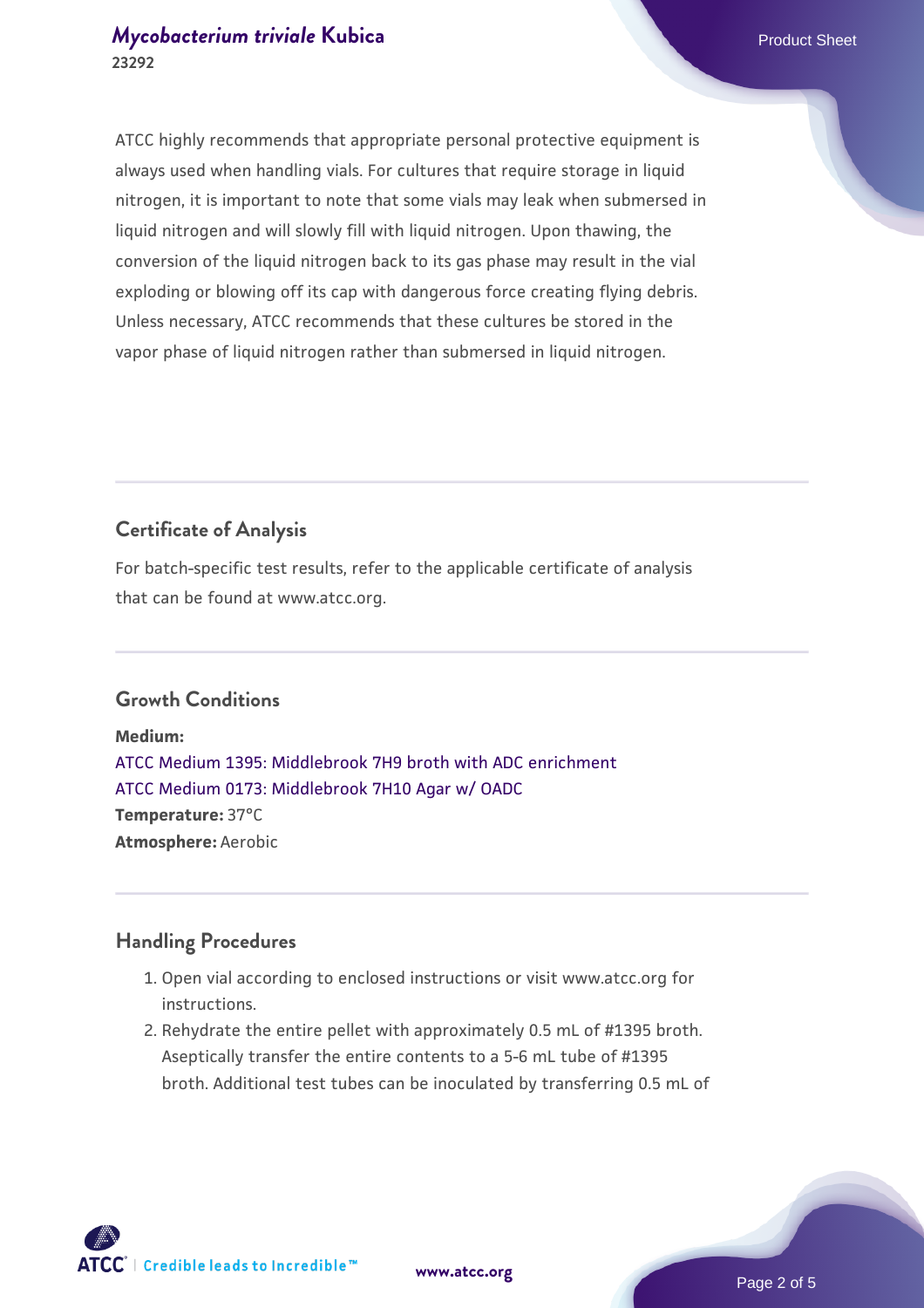the primary broth tube to these secondary tubes.

- 3. Use several drops of the primary broth tube to inoculate a #173 plate and/or # agar slant.
- 4. Incubate at 37°C for 7-10 days.

#### **Notes**

Additional information on this culture is available on the ATCC® web site at www.atcc.org.

# **Material Citation**

If use of this material results in a scientific publication, please cite the material in the following manner: *Mycobacterium triviale* Kubica (ATCC 23292)

## **References**

References and other information relating to this material are available at www.atcc.org.

#### **Warranty**

The product is provided 'AS IS' and the viability of ATCC® products is warranted for 30 days from the date of shipment, provided that the customer has stored and handled the product according to the information included on the product information sheet, website, and Certificate of Analysis. For living cultures, ATCC lists the media formulation and reagents that have been found to be effective for the product. While other unspecified media and reagents may also produce satisfactory results, a change in the ATCC and/or depositor-recommended protocols may affect the

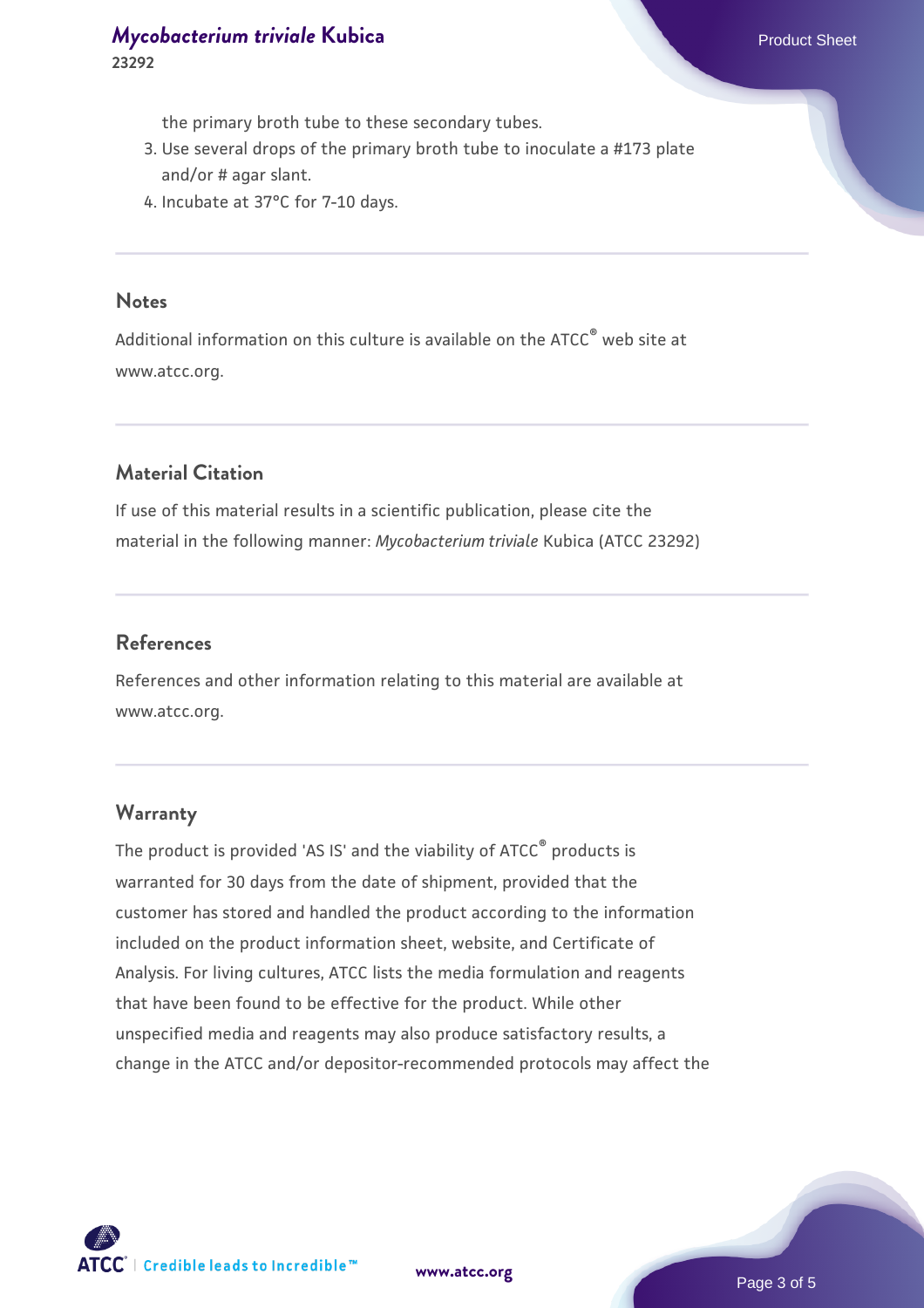# *[Mycobacterium triviale](https://www.atcc.org/products/23292)* [Kubica](https://www.atcc.org/products/23292) **Product Sheet** Product Sheet **23292**

recovery, growth, and/or function of the product. If an alternative medium formulation or reagent is used, the ATCC warranty for viability is no longer valid. Except as expressly set forth herein, no other warranties of any kind are provided, express or implied, including, but not limited to, any implied warranties of merchantability, fitness for a particular purpose, manufacture according to cGMP standards, typicality, safety, accuracy, and/or noninfringement.

#### **Disclaimers**

This product is intended for laboratory research use only. It is not intended for any animal or human therapeutic use, any human or animal consumption, or any diagnostic use. Any proposed commercial use is prohibited without a license from ATCC.

While ATCC uses reasonable efforts to include accurate and up-to-date information on this product sheet, ATCC makes no warranties or representations as to its accuracy. Citations from scientific literature and patents are provided for informational purposes only. ATCC does not warrant that such information has been confirmed to be accurate or complete and the customer bears the sole responsibility of confirming the accuracy and completeness of any such information.

This product is sent on the condition that the customer is responsible for and assumes all risk and responsibility in connection with the receipt, handling, storage, disposal, and use of the ATCC product including without limitation taking all appropriate safety and handling precautions to minimize health or environmental risk. As a condition of receiving the material, the customer agrees that any activity undertaken with the ATCC product and any progeny or modifications will be conducted in compliance with all applicable laws, regulations, and guidelines. This product is provided 'AS IS' with no representations or warranties whatsoever except as expressly set forth herein and in no event shall ATCC, its parents, subsidiaries, directors, officers, agents, employees, assigns, successors, and affiliates be liable for indirect, special, incidental, or consequential damages of any kind in connection with